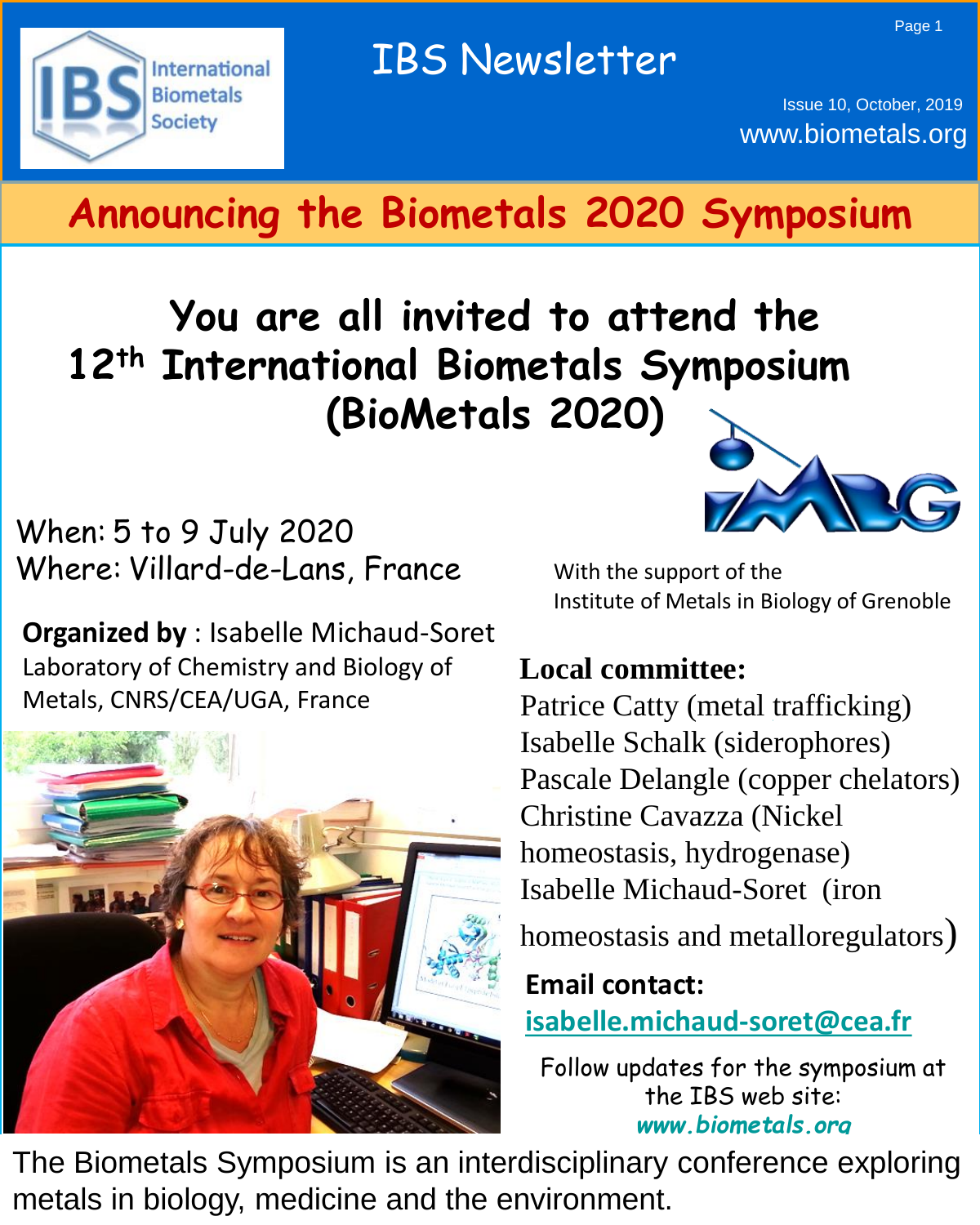# Villard-de-Lans, France

Meeting site: The Grand Hotel of Paris Registration fees to include: registration for symposium, hotel and meals.

Map of France

## Best Western Grand Hotel de Paris in Villard-de-Lans, France

### **Web sites of interest:**

**Tourist office** of Villard-de-Lans/ Corrençon-en-Vercors http://en.villarddelans.com

**Village maps** - Villard-de-Lans http://en.villarddelans.com › Direct › Access & Plans

## **Travel**:

https://www.tripadvisor.com

## **IBS web site**: *[www.biometals.org](http://www.biometals.org/)*

**Travel to Villard-de-Lans** There are three airports within 3 hours drive of Villard-de-Lans, including Geneva, Grenoble and Lyon St-Exupéry.

Villard-de-Lans

Marseille

Grenob

aris

## **Travel Examples**

- **Air** Fly into Lyon and take the coach to Grenoble and coach to Villard-de-Lans
- **Rail** Ride the train from Paris to Grenoble (3hr) and take the coach to Villard-de-Lans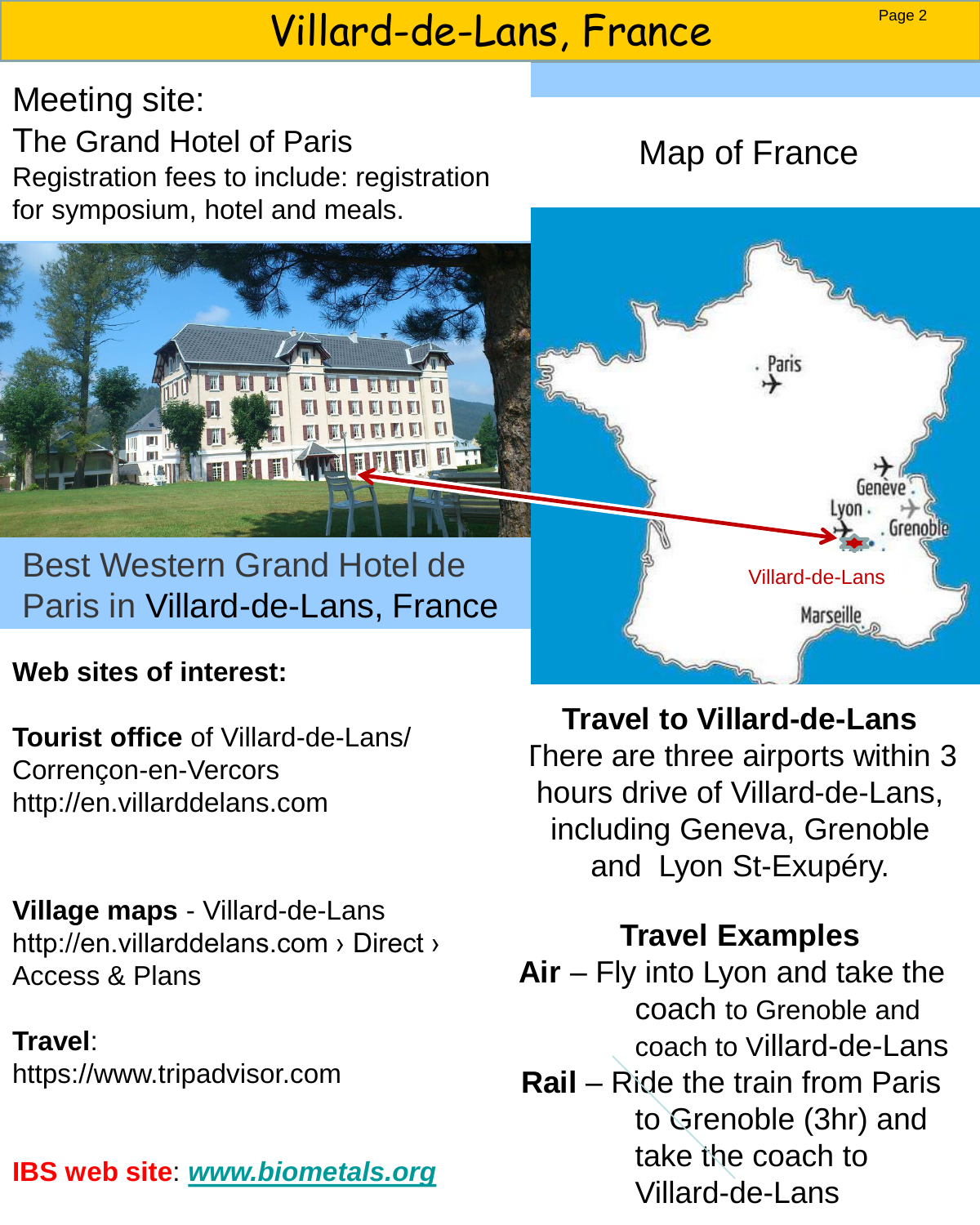# Hans J. Vogel - President of IBS Page 3



#### Message from President Vogel

I am very much looking forward to seeing many of you again during the upcoming Biometals meeting in France. Over the years, I have been attending most of the Biometals meetings, since the original one was held in Calgary, and they are always a highlight because of the open exchange of information, and the participation of many trainees. I hope to see a lot of familiar faces from the wonderful meeting we all enjoyed in Ottawa in 2018. I again, would like to thanks Alain Stintzi and his staff, for putting together such a memorable event last year. The organizers in France, led by Isabelle-Michaud Soret, have selected a wonderful venue and they are working very hard at putting together an exciting program.

Much work is already going on behind the scenes and we are grateful to them for their efforts and hard work. We have also started planning towards a subsequent meeting of the Biometals Society, and we hope to have these plans finalized in some detail when we meet again in early July in France. In the meantime, if you have any suggestions for helping with the fundraising for the upcoming meeting please feel free to email Isabelle or myself. My best wishes for the upcoming festive season, and I hope to see you all again in Villard-de-Lans!

## Frank Thévenod - Vice President of IBS

Frank Thévenod received his MD from Goethe-University, Frankfurt, Germany and his PhD in cellular physiology and biophysics from Case Western Reserve University (CWRU), Cleveland, OH, USA. After postdoctoral training at the Max-Planck-Institute of Biophysics, Frankfurt, Germany and CWRU, he became a faculty member at Saarland University, Homburg, Germany, and subsequently at the University of Manchester, UK. Since 2002 he holds the Chair of Physiology, Pathophysiology and Toxicology in the Faculty of Health at Witten/Herdecke University, Germany. His work focuses on renal physiology and toxicology of transition metals, epithelial transport, signal transduction, and molecular mechanisms of cellular metal homeostasis.